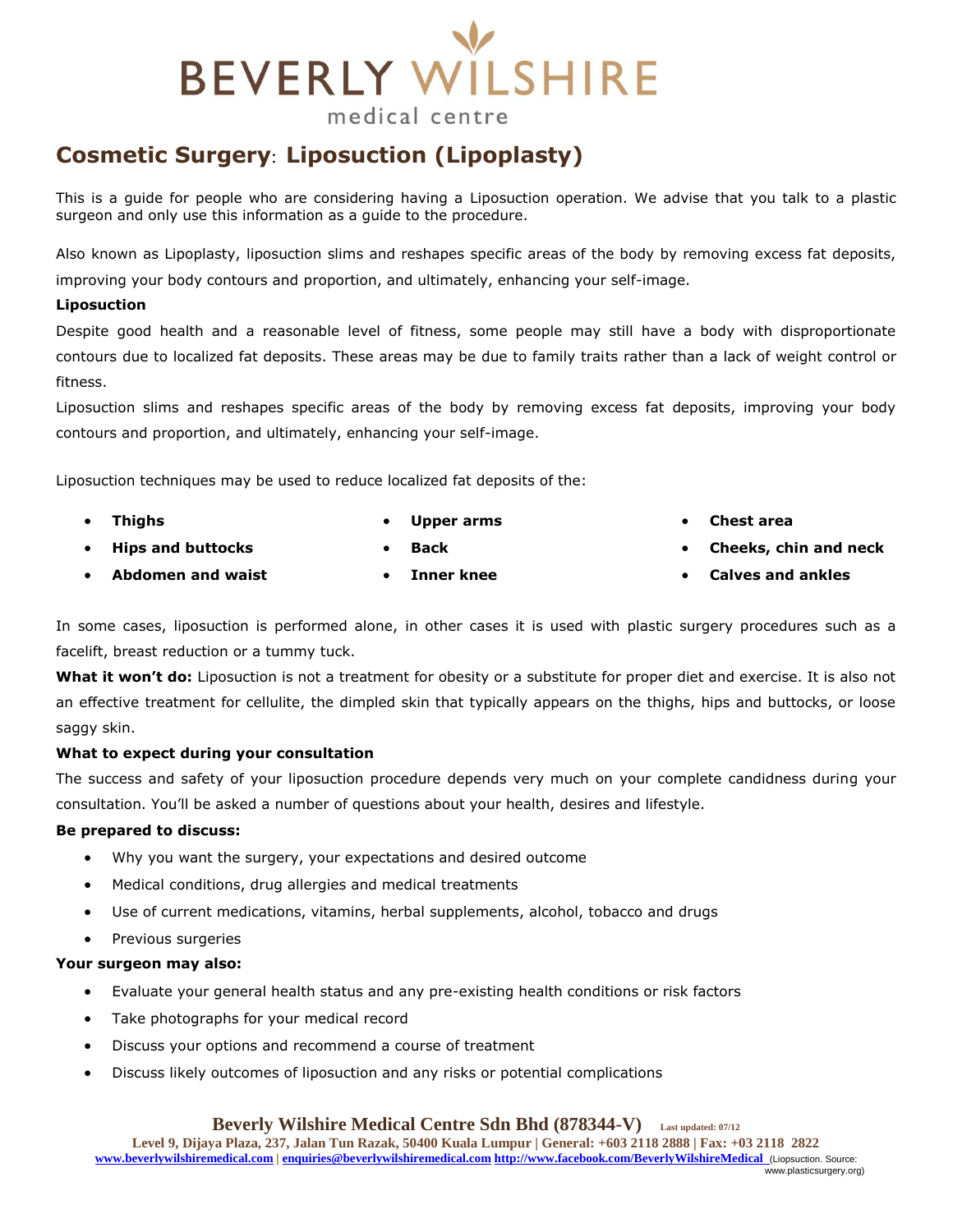# **BEVERLY WILSHIRE** medical centre

#### **Preparing for surgery**

Prior to surgery, you may be asked to:

- Get lab testing or a medical evaluation
- Take certain medications or adjust your current medications
- Stop smoking well in advance of surgery
- Avoid taking aspirin, anti-inflammatory drugs and herbal supplements as they can increase bleeding

#### **Special instructions you receive will cover**:

- What to do on the day of surgery
- The use of anaesthesia during your liposuction
- Post-operative care and follow-up

Your plastic surgeon will also discuss where your procedure will be performed. Liposuction may be performed in an accredited office-based surgical center, outpatient or ambulatory surgical center, or a hospital.

#### **Procedural Steps:**

#### **What happens during liposuction?**

#### **Step 1 – Anaesthesia**

Medications are administered for your comfort during the surgical procedures. This procedure would be done under general anesthesia.

#### **Step 2 – The incision**

Liposuction is performed through small, inconspicuous incisions.

First, sterile liquid solution is infused to reduce bleeding and trauma. Then a thin hollow tube, or cannula, is inserted through these incisions to loosen excess fat using a controlled back and forth motion.

The dislodged fat is then suctioned out of the body using a surgical vacuum or syringe attached to the cannula.

*Problem areas that can be addressed with liposuction:*

#### **Upper Back, Upper Arm, Hips, Buttock, Outer Inner thighs Male breast and Abdomen liposuction**



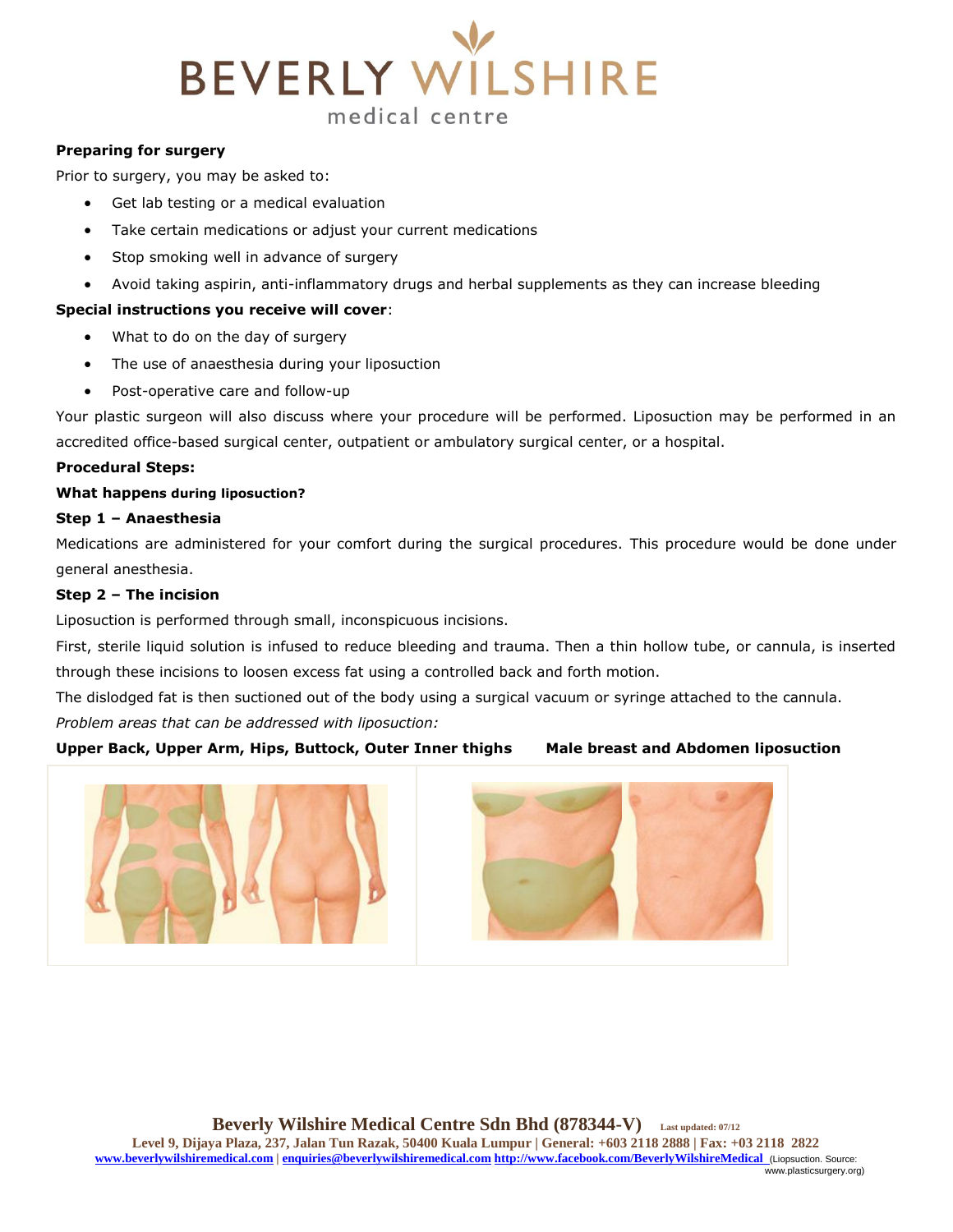





**Whole Abdomen Liposuction; buttocks and thighs Submental Liposuction**

#### **Step 3 – See the results**

Your improved body contour will be apparent when the swelling and fluid retention commonly experienced following liposuction subside. With continued practices of healthy diet and fitness, the loss of excess fatty tissue should be permanently maintained. However, substantial weight gain can alter an otherwise permanent result.

#### **Important facts about the safety and risks of liposuction**

The decision to have liposuction is extremely personal and you'll have to decide if the benefits will achieve your goals and if the risks and potential complications are acceptable.

Your plastic surgeon and/or staff will explain in detail the risks associated with surgery. You will be asked to sign consent forms to ensure that you fully understand the procedure you will undergo and any risks or potential complications.

Possible risks of liposuction include:

- Uneven contours
- Rippling or loose skin
- Skin or nerve damage
- Irregular pigmentation
- Infection
- Fat clots
- Blood clots
- Excessive fluid loss or fluid accumulation
- Unfavorable scarring
- Thermal burn or heat injury from ultrasound with the ultrasound-assisted lipoplasty technique

and pulmonary complications

Possibility of revisional surgery

- Anesthesia risks
- Bleeding (haematoma)
- Change in skin sensation
- Skin discoloration or swelling
- Asymmetry
- Pain, which may persist
- Damage to deeper structures such as nerves, blood vessels, muscles, lungs, and abdominal organs
- Poor wound healing
- Persistent swelling in the legs
- Deep vein thrombosis, cardiac
- Other side effects (Please note this list is not exhaustive)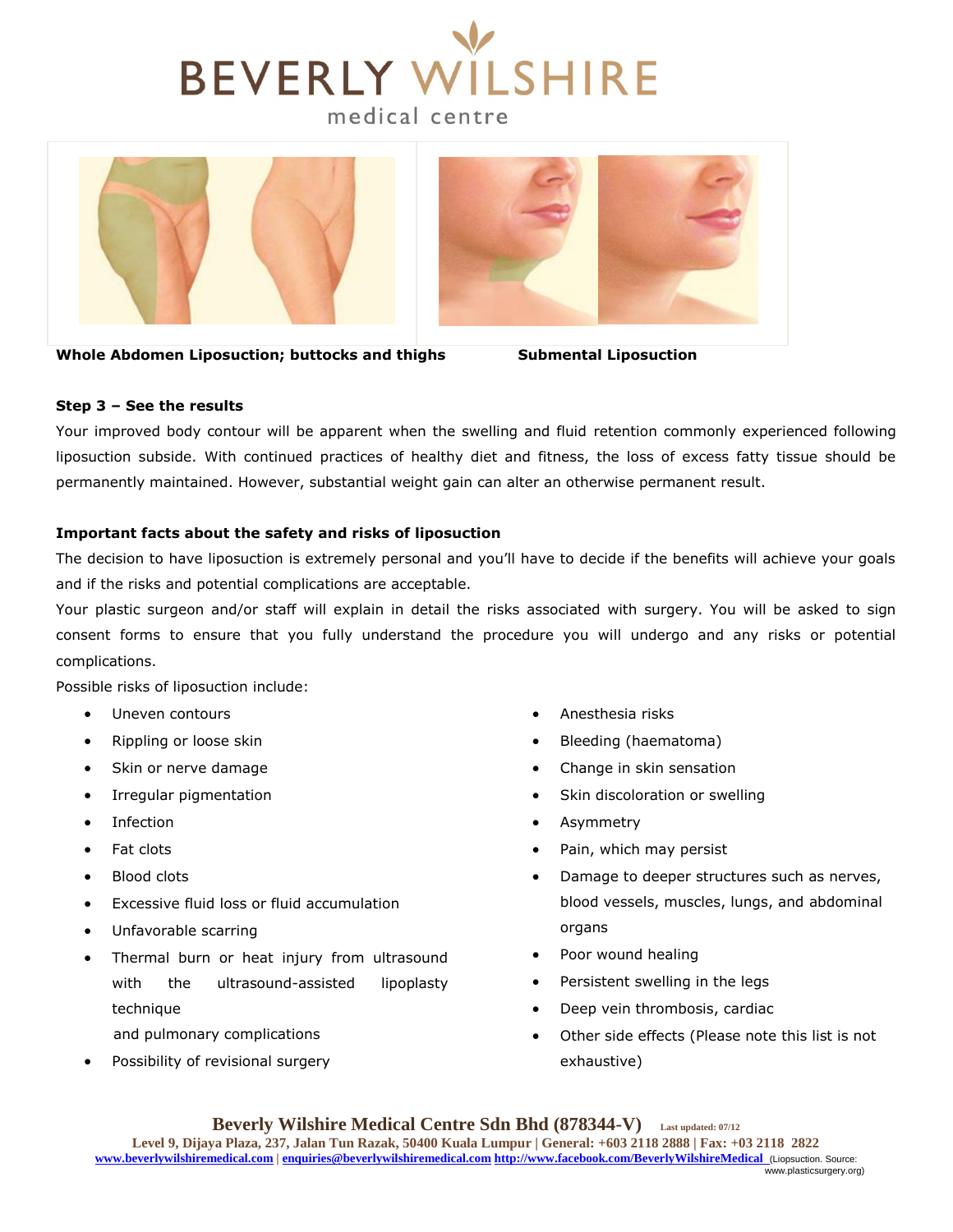

#### **Is it right for me?**

If you are bothered by excess fat deposits - located anywhere on your body - that don't respond to diet or exercise, liposuction may be right for you.

Ideal candidates for liposuction are:

- Adults within 30% of their ideal weight who have firm, elastic skin and good muscle tone
- Healthy individuals who do not have a life-threatening illness or medical conditions that can impair healing
- Non-smokers
- Individuals with a positive outlook and specific goals in mind for body contouring

**Be sure to ask questions:** It's very important to ask your plastic surgeon questions about your liposuction procedure. It's natural to feel some anxiety, whether it's excitement for your anticipated new look or a bit of preoperative stress. Don't be shy about discussing these feelings with your plastic surgeon.

#### **Be careful**

Following your physician's instructions is key to the success of your surgery. It is important that the surgical incisions are not subjected to excessive force, swelling, abrasion, or motion during the time of healing. Your doctor will give you specific instructions on how to care for yourself.

Once your procedure is completed, **a compression garment or elastic bandages may cover treatment areas**. These help to control swelling and compress the skin to your new body contours. In addition, small temporary drains may be placed in existing incisions beneath the skin to remove any excess blood or fluid.

**You will be given specific instructions that may include***:* How to care for the surgical site(s), medications to apply or take orally to aid healing and reduce the potential for infection, specific concerns to look for at the surgical site or in your general health, and when to follow up with your plastic surgeon.

**A special note**: Secondary procedures may sometimes be recommended to reduce excess skin. Special considerations are needed when large amounts - usually more than 5 liters of fat - are suctioned.

Be sure to ask your plastic surgeon specific questions about what you can expect during your individual recovery period.

- Where will I be taken after my surgery is complete?
- What medication will I be given or prescribed after surgery?
- Will I have dressings/bandages after surgery?
	- o When will they be removed?
- Are stitches removed? When?
- When can I resume normal activity and exercise?
- When do I return for follow-up care?

#### **When you go home**

If you experience shortness of breath, chest pains, or unusual heart beats, seek medical attention immediately. Should any of these complications occur, you may require hospitalization and additional treatment.

**Beverly Wilshire Medical Centre Sdn Bhd (878344-V) Last updated: 07/12 Level 9, Dijaya Plaza, 237, Jalan Tun Razak, 50400 Kuala Lumpur | General: +603 2118 2888 | Fax: +03 2118 2822 www.beverlywilshiremedical.com | enquiries@beverlywilshiremedical.com http://www.facebook.com/BeverlyWilshireMedical** (Liposuctin. Source: www.plasticsurgery.org)